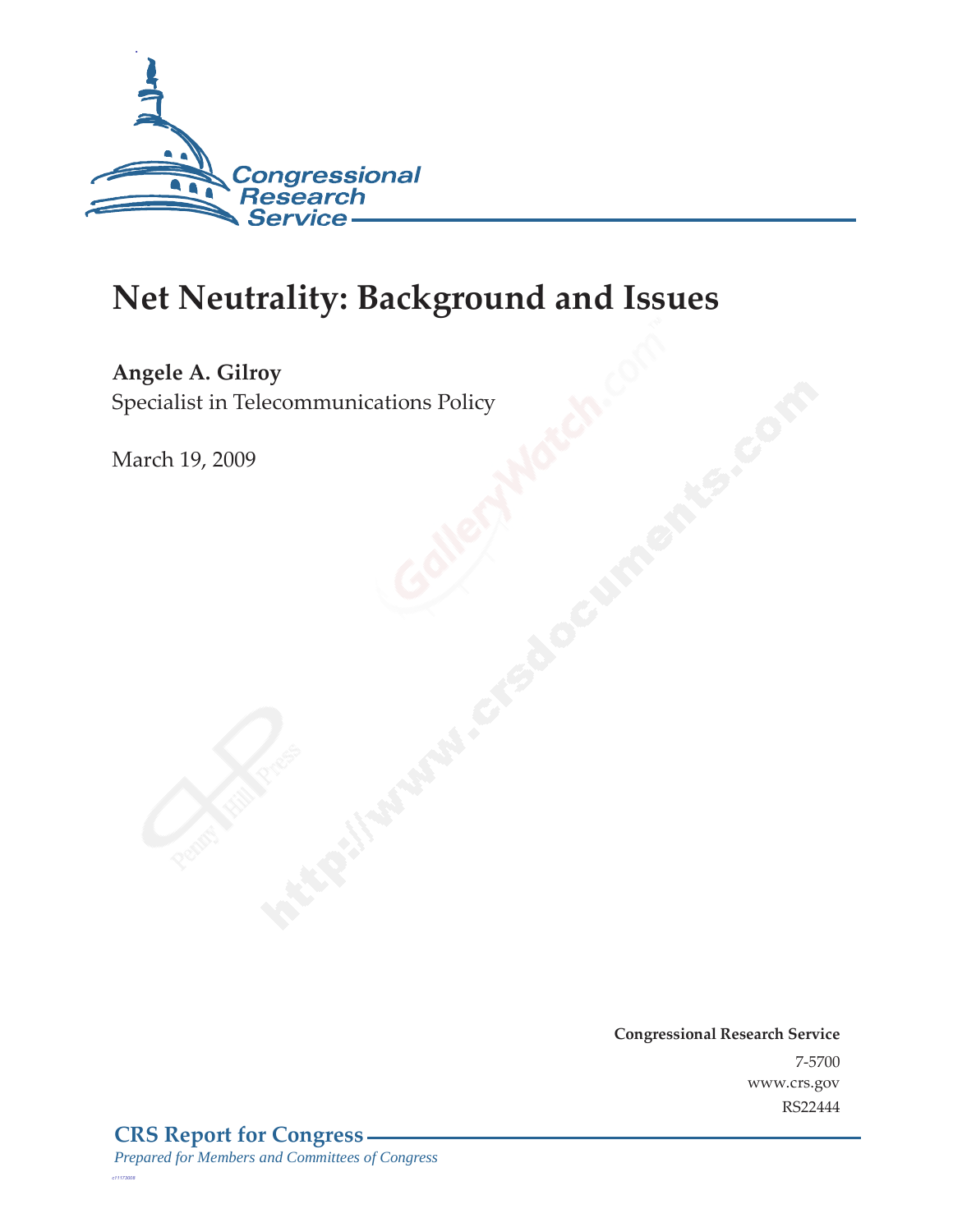## **Summary**

.

As congressional policymakers continue to debate telecommunications reform, a major point of contention is the question of whether action is needed to ensure unfettered access to the Internet. The move to place restrictions on the owners of the networks that compose and provide access to the Internet, to ensure equal access and non-discriminatory treatment, is referred to as "net neutrality." There is no single accepted definition of "net neutrality." However, most agree that any such definition should include the general principles that owners of the networks that compose and provide access to the Internet should not control how consumers lawfully use that network; and should not be able to discriminate against content provider access to that network. Concern over whether it is necessary to take steps to ensure access to the Internet for content, services, and applications providers, as well as consumers, and if so, what these should be, is a major focus in the debate over telecommunications reform. Some policymakers contend that more specific regulatory guidelines may be necessary to protect the marketplace from potential abuses which could threaten the net neutrality concept. Others contend that existing laws and Federal Communications Commission (FCC) policies are sufficient to deal with potential anticompetitive behavior and that such regulations would have negative effects on the expansion and future development of the Internet.

A consensus on this issue has not yet formed, and the  $111<sup>th</sup>$  Congress, to date, has not introduced stand-alone legislation to address this issue. However, the net neutrality issue has been narrowly addressed within the context of the economic stimulus package (P.L. 111-5). Provisions in that law require the National Telecommunications and Information Administration (NTIA), in consultation with the FCC, to establish " ... nondiscrimination and network interconnection obligations" as a requirement for grant participants in the Broadband Technology Opportunities Program (BTOP). This report will be updated as events warrant.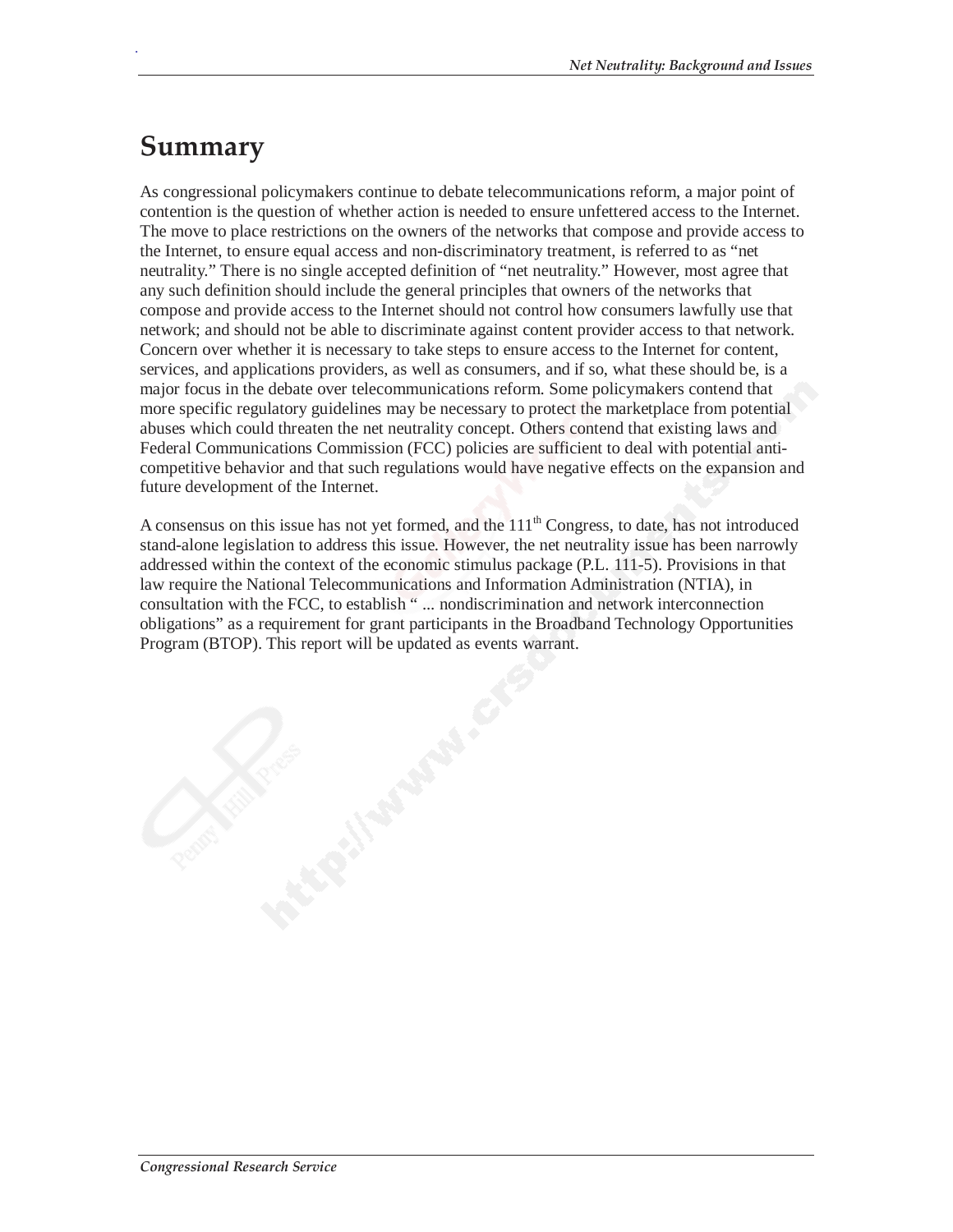## **Contents**

#### Contacts

|--|--|--|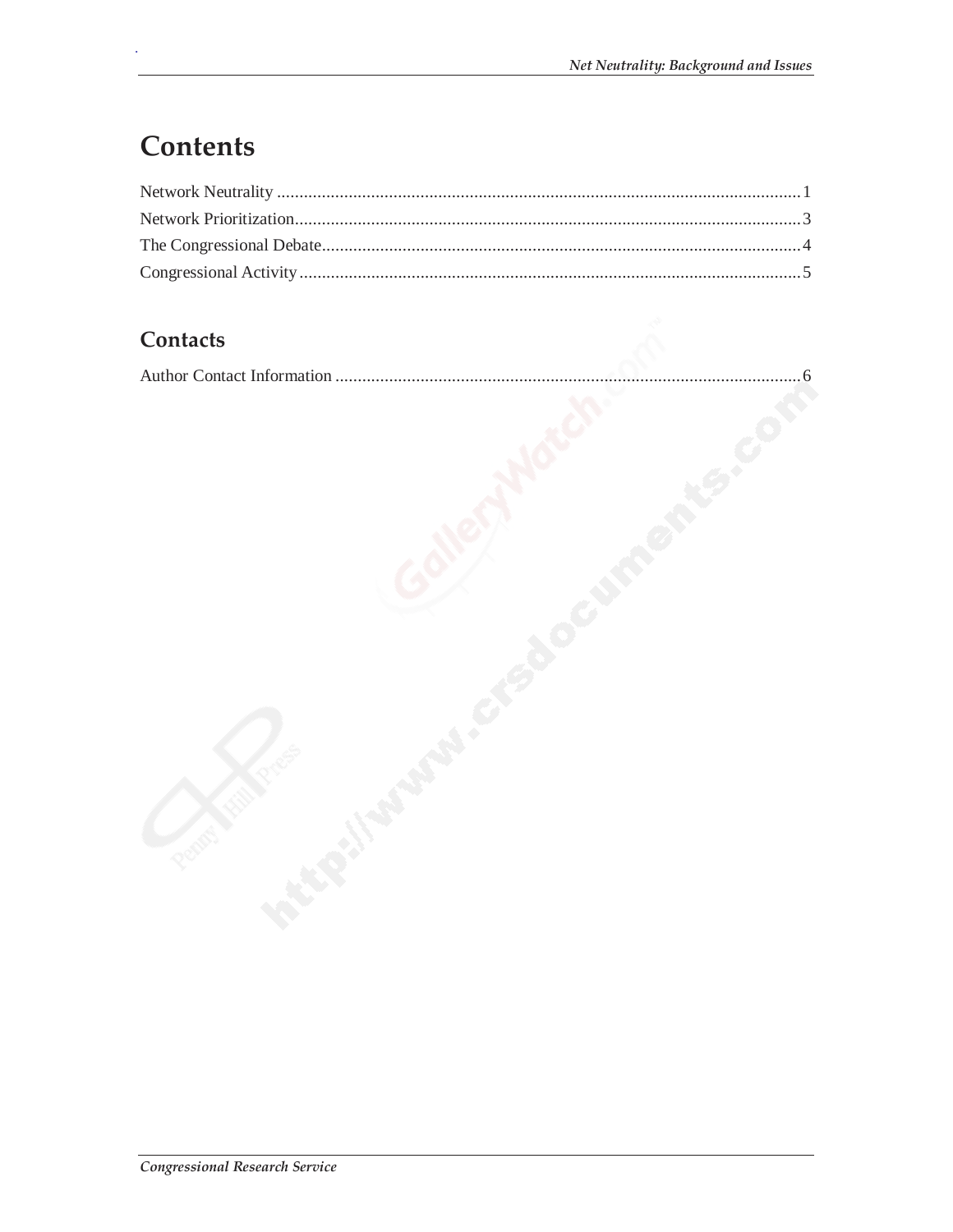### **Network Neutrality**

.

As congressional policymakers continue to debate telecommunications reform, a major point of contention is the question of whether action is needed to ensure unfettered access to the Internet. The move to place restrictions on the owners of the networks that compose and provide access to the Internet, to ensure equal access and non-discriminatory treatment, is referred to as "net neutrality." There is no single accepted definition of "net neutrality." However, most agree that any such definition should include the general principles that owners of the networks that compose and provide access to the Internet should not control how consumers lawfully use that network; and should not be able to discriminate against content provider access to that network.

What, if any, action should be taken to ensure "net neutrality" has become a major focal point in the debate over broadband, or high-speed Internet access, regulation. As the marketplace for broadband continues to evolve, some contend that no new regulations are needed, and if enacted will slow deployment of and access to the Internet, as well as limit innovation. Others, however, contend that the consolidation and diversification of broadband providers into content providers has the potential to lead to discriminatory behaviors which conflict with net neutrality principles. The two potential behaviors most often cited are the network providers' ability to control access to and the pricing of broadband facilities, and the incentive to favor network-owned content, thereby placing unaffiliated content providers at a competitive disadvantage.<sup>1</sup>

In 2005 two major actions dramatically changed the regulatory landscape as it applied to broadband services, further fueling the net neutrality debate. In both cases these actions led to the classification of broadband Internet access services as Title I information services, thereby subjecting them to a less rigorous regulatory framework than those services classified as telecommunications services. In the first action, the U.S. Supreme Court, in a June 2005 decision (*National Cable & Telecommunications Association v. Brand X Internet Services*), upheld the Federal Communications Commission's (FCC) 2002 ruling that the provision of cable modem service (i.e., cable television broadband Internet) is an interstate information service and is therefore subject to the less stringent regulatory regime under Title I of the Communications Act of 1934.<sup>2</sup> In a second action, the FCC in an August 5, 2005 decision, extended the same regulatory relief to telephone company Internet access services (i.e., wireline broadband Internet access, or DSL), thereby also defining such services as information services subject to Title I regulation.<sup>3</sup> As a result neither telephone companies nor cable companies, when providing broadband services, are required to adhere to the more stringent regulatory regime for telecommunications services found under Title II (common carrier) of the 1934 Act.<sup>4</sup> However,

 $1$ <sup>1</sup> The practice of consumer tiering, that is the charging of different rates to subscribers based on access speed, is not the concern. Access tiering, that is the charging of different fees, or the establishment of different terms and conditions to content, services, or applications providers for access to the broadband pipe is the focus of the net neutrality policy debate.

<sup>2</sup> 47U.S.C. 151 et seq. For a full discussion of the Brand X decision see CRS Report RL32985, *Defining Cable Broadband Internet Access Service: Background and Analysis of the Supreme Court's Brand X Decision*, by Angie A. Welborn and Charles B. Goldfarb.

<sup>&</sup>lt;sup>3</sup> See http://hraunfoss.fcc.gov/edocs\_public/attachmatch/DOC-260433A2.pdf for a copy of FCC Chairman Martin's statement. For a summary of the final rule see Appropriate Framework for Broadband Access to the Internet Over Wireline Facilities. *Federal Register*, Vol. 70, No. 199, October, 17, 2005, p. 60222.

<sup>&</sup>lt;sup>4</sup> For example, Title II regulations impose rigorous anti-discrimination, interconnection and access requirements. For a further discussion of Title I versus Title II regulatory authority see CRS Report RL32985, cited above.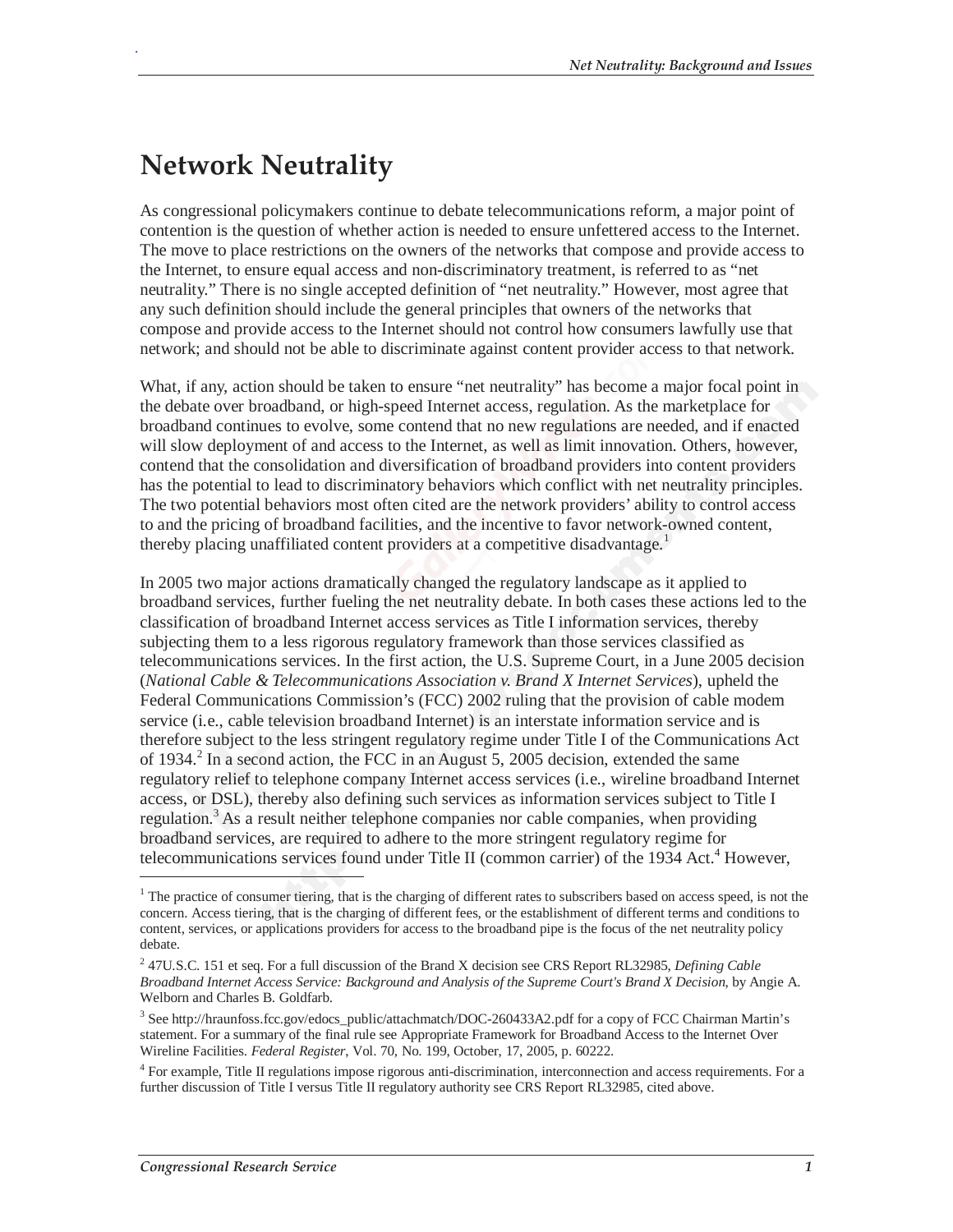classification as an information service does not free the service from regulation. The FCC continues to have regulatory authority over information services under its Title I, ancillary  $i$ urisdiction. $5$ 

Simultaneous to the issuing of its August 2005 information services classification order, the FCC also adopted a policy statement outlining the following four principles to "encourage broadband deployment and preserve and promote the open and interconnected nature of [the] public Internet:" (1) consumers are entitled to access the lawful Internet content of their choice; (2) consumers are entitled to run applications and services of their choice (subject to the needs of law enforcement); (3) consumers are entitled to connect their choice of legal devices that do not harm the network; and (4) consumers are entitled to competition among network providers, application and service providers, and content providers. Then FCC Chairman Martin did not call for their codification. However, he stated that they will be incorporated into the policymaking activities of the Commission.<sup>6</sup> For example, one of the agreed upon conditions for the October 2005 approval of both the Verizon/MCI and the SBC/AT&T mergers was an agreement made by the involved parties to commit, for two years, "... to conduct business in a way that comports with the Commission's (September 2005) Internet policy statement.... "7 In a further action AT&T included in its concessions to gain FCC approval of its merger to BellSouth to adhering, for two years, to significant net neutrality requirements. Under terms of the merger agreement, which was approved on December 29, 2006, AT&T agreed to not only uphold, for 30 months, the FCC's Internet policy statement principles, but also committed, for two years (expired December 2008), to stringent requirements to "... maintain a neutral network and neutral routing in its wireline broadband Internet access service."<sup>8</sup>

In perhaps one of its most significant actions relating to its Internet policy statement to date, the FCC, on August 1, 2008, ruled that Comcast Corp., a provider of Internet access over cable lines, violated the FCC's policy statement, when it selectively blocked peer-to-peer connections in an attempt to manage its traffic.<sup>9</sup> This practice, the FCC concluded, "... unduly interfered with Internet users' rights to access the lawful Internet content and to use the applications of their choice." While no monetary penalties were imposed, Comcast is required to stop these practices by the end of 2008. Comcast stated that it will comply with the order, but it has filed an appeal in the U.S. DC Court of Appeals.<sup>10</sup>

Separately, in an April 2007 action, the FCC released a notice of inquiry (WC Docket No. 07-52), which is still pending, on broadband industry practices seeking comment on a wide range of issues including whether the August 2005 Internet policy statement should be amended to incorporate a new principle of nondiscrimination and if so, what form it should take. On January

<u>.</u>

.

<sup>&</sup>lt;sup>5</sup> Title I of the 1934 Communications Act gives the FCC such authority if assertion of jurisdiction is "reasonably ancillary to the effective performance of [its] various responsibilities." The FCC in its order, cites consumer protection, network reliability, or national security obligations as examples of cases where such authority would apply (see paragraph 36 of the final rule summarized in the *Federal Register* cite in footnote 3, above).

<sup>6</sup> See http://www.fcc.gov/headlines2005.html. August 5, 2005. *FCC Adopts Policy Statement on Broadband Internet Access.*

<sup>&</sup>lt;sup>7</sup> See http://hraunfoss.FCC.gov/edocs\_public/attachmatch/DOC-261936A1.pdf. It should be noted that applicants offered certain voluntary commitments, of which this was one.

<sup>8</sup> See http://hraunfoss.fcc.gov/edocs\_public/attachmatch/DOC-269275A1.pdf.

<sup>9</sup> See http://hraunfoss.fcc.gov/edocs\_public/attachmatch/FCC-08-183A1.pdf.

<sup>10</sup> For a legal discussion of the FCC's Comcast decision see CRS Report R40234, *Net Neutrality: The Federal Communications Commission's Authority to Enforce Its Network Management Principles*, by Kathleen Ann Ruane.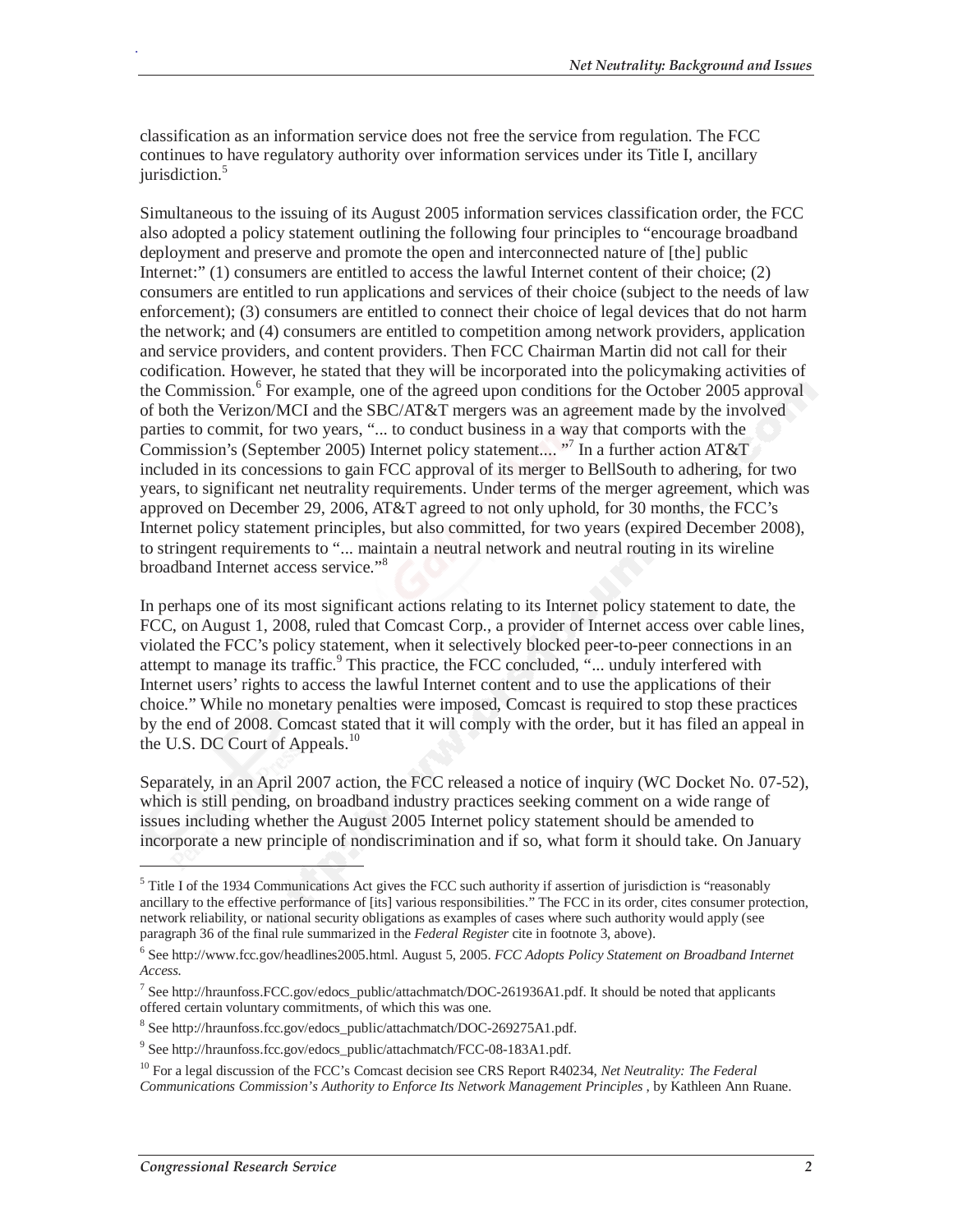14, 2008 the FCC issued three public notices seeking comment on issues related to network management (including the now-completed Comcast ruling) and held two (February 25 and April 17, 2008) public hearings specific to broadband network management practices.

### **Network Prioritization**

.

As consumers expand their use of the Internet and new multimedia and voice services become more commonplace, control over network quality also becomes an issue. In the past, Internet traffic has been delivered on a "best efforts" basis. The quality of service needed for the delivery of the most popular uses, such as email or surfing the Web, is not as dependent on guaranteed quality. However, as Internet use expands to include video, online gaming, and voice service, the need for uninterrupted streams of data becomes important. As the demand for such services continues to expand, network broadband operators are moving to prioritize network traffic to ensure the quality of these services. Prioritization may benefit consumers by ensuring faster delivery and quality of service and may be necessary to ensure the proper functioning of expanded service options. However, the move on the part of network operators to establish prioritized networks, while embraced by some, has led to a number of policy concerns.

There is concern that the ability of network providers to prioritize traffic may give them too much power over the operation of and access to the Internet. If a multi-tiered Internet develops where content providers pay for different service levels, the potential to limit competition exists, if smaller, less financially secure content providers are unable to afford to pay for a higher level of access. Also, if network providers have control over who is given priority access, the ability to discriminate among who gets such access is also present. If such a scenario were to develop, the potential benefits to consumers of a prioritized network would be lessened by a decrease in consumer choice and/or increased costs, if the fees charged for premium access are passed on to the consumer. The potential for these abuses, however, is significantly decreased in a marketplace where multiple, competing broadband providers exist. If a network broadband provider blocks access to content or charges unreasonable fees, in a competitive market, content providers and consumers could obtain their access from other network providers. As consumers and content providers migrate to competitors, market share and profits of the offending network provider will decrease leading to corrective action or failure. However, this scenario assumes that every market will have a number of equally competitive broadband options from which to choose, and all competitors will have equal access to, if not identical, at least comparable content.

Despite the FCC's ability to regulate broadband services under its Title I ancillary authority and the issuing of its broadband principles, some policymakers feel that more specific regulatory guidelines may be necessary to protect the marketplace from potential abuses; a consensus on what these should specifically entail, however, has yet to form. Others feel that existing laws and FCC policies regarding competitive behavior are sufficient to deal with potential anti-competitive behavior and that no action is needed and if enacted at this time, could result in harm.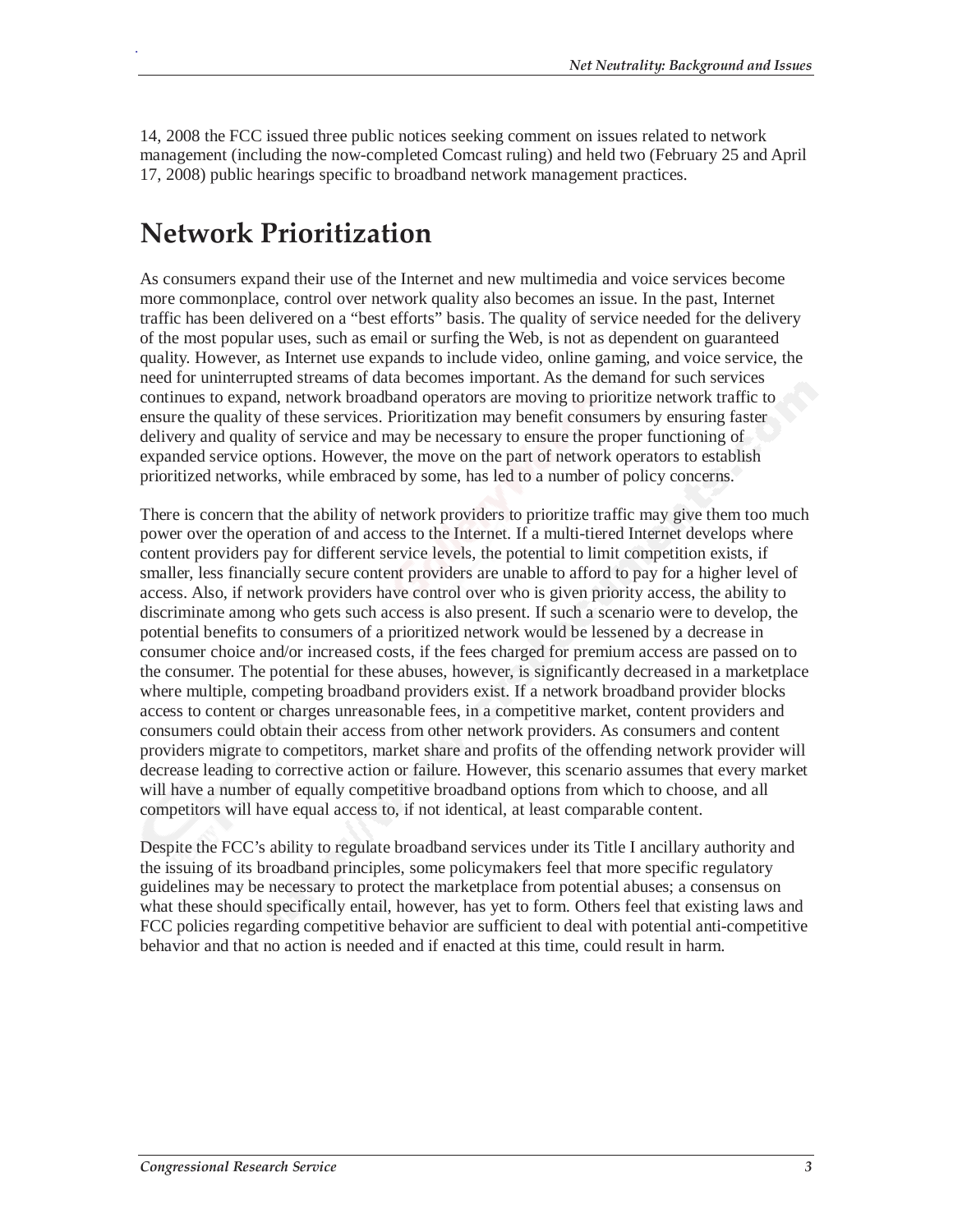## **The Congressional Debate**

The issue of net neutrality, and whether legislation is needed to ensure access to broadband networks and services, has become a major focal point in the debate over telecommunications reform.<sup>11</sup> Those opposed to the enactment of legislation to impose specific Internet network access or "net neutrality" mandates claim that such action goes against the long standing policy to keep the Internet as free as possible from regulation. The imposition of such requirements, they state, is not only unnecessary, but would have negative consequences for the deployment and advancement of broadband facilities. For example, further expansion of networks by existing providers and the entrance of new network providers, would be discouraged, they claim, as investors would be less willing to finance networks that may be operating under mandatory buildout and/or access requirements. Application innovation could also be discouraged, they contend, if, for example, network providers are restricted in the way they manage their networks or are limited in their ability to offer new service packages or formats. Such legislation is not needed, they claim, as major Internet access providers have stated publicly that they are committed to upholding the FCC's four policy principles.<sup>12</sup> Opponents also state that advocates of regulation cannot point to any widespread behavior that justifies the need to establish such regulations and note that competition between telephone and cable system providers, as well as the growing presence of new technologies (e.g., satellite, wireless, and power lines) will serve to counteract any potential anti-discriminatory behavior. Furthermore, opponents claim, even if such a violation should occur, the FCC already has the needed authority to pursue violators. They note that the FCC has not requested further authority<sup>13</sup> and has successfully used its existing authority, in the August 1, 2008, Comcast decision (see above) as well as in a March 3, 2005, action against Madison River Communications. In the latter case, the FCC intervened and resolved, through a consent decree, an alleged case of port blocking by Madison River Communications, a local exchange (telephone) company.<sup>14</sup> The full force of antitrust law is also available, they claim, in cases of discriminatory behavior.

Proponents of net neutrality legislation, however, feel that absent some regulation, Internet access providers will become gatekeepers and use their market power to the disadvantage of Internet

-

.

<sup>&</sup>lt;sup>11</sup> For a more lengthy discussion regarding proponents' and opponents' views see, for example, testimony from Senate Commerce Committee hearings on Net Neutrality, February 7, 2006; http://commerce.senate.gov/public/index.cfm? FuseAction=Hearings.Hearing&Hearing ID=1708.

<sup>&</sup>lt;sup>12</sup> See testimony of Kyle McSlarrow, President and CEO of the National Cable and Telecommunications Association and Walter McCormick, President and CEO of the United States Telecom Association, hearing on Net Neutrality before the Senate Commerce Committee, February 7, 2006, cited above.

<sup>&</sup>lt;sup>13</sup> Former FCC Chairman Martin indicated that the FCC has the necessary tools to uphold the FCC's stated policy principles and did not requested additional authority. Furthermore, former Chairman Martin stated that he was "... confident that the marketplace will continue to ensure that these principles are maintained" and is "... confident therefore, that regulation is not, nor will be, required." See former *Chairman Kevin J. Martin Comments on Commission Policy Statement*, at http://hraunfoss.fcc.gov/edocs\_public/attachmatch/DOC-260435A2.pdf. However, FCC Commissioner Copps, in an April 3, 2006 speech, did express concerns over the concentration in broadband facilities providers and their "... ability, and possibly even the incentive, to act as Internet gatekeepers ... " and called for a "national policy" on "... issues regarding consumer rights, Internet openess, and broadband deployment." See http://hraunfoss.fcc.gov/edocs\_public/attachmatch/DOC-264765A1.pdf, for a copy of Commissioner Copps' speech.

<sup>&</sup>lt;sup>14</sup> The FCC entered into a consent decree with Madison River Communications to settle charges that the company had deliberately blocked the ports on its network that were used by Vonage Corp. to provide voice over Internet protocol (VoIP) service. Under terms of the decree Madison River agreed to pay a \$15,000 fine and not block ports used for VoIP applications. See http://hraunfoss.fcc.gov/edocs\_public/attachmatch/DA-05-543A2.pdf. for a copy of the consent decree.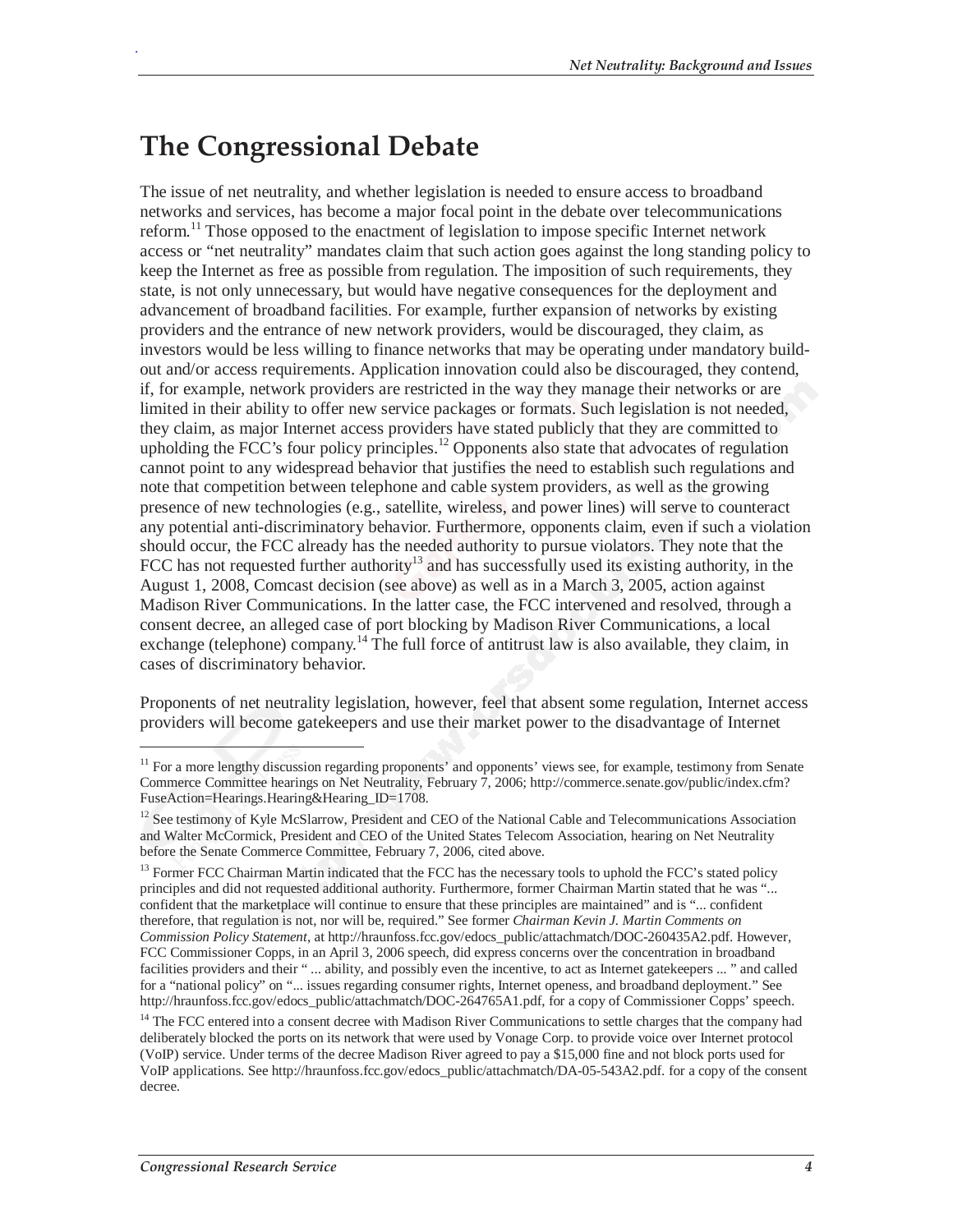users and competing content and application providers. They cite concerns that the Internet could develop into a two-tiered system favoring large, established businesses or those with ties to broadband network providers. While market forces should be a deterrent to such anti-competitive behavior, they point out that today's market for residential broadband delivery is largely dominated by only two providers, the telephone and cable television companies, and that, at a minimum, a strong third player is needed to ensure that the benefits of competition will prevail.<sup>15</sup> The need to formulate a national policy to clarify expectations and ensure the "openness" of the Internet is important to protect the benefits and promote the further expansion of broadband, they claim. The adoption of a single, coherent, regulatory framework to prevent discrimination, supporters claim, would be a positive step for further development of the Internet, by providing the marketplace stability needed to encourage investment and foster the growth of new services and applications. Furthermore, relying on current laws and case-by-case anti-trust-like enforcement, they claim, is too cumbersome, slow, and expensive, particularly for small start-up enterprises.<sup>16</sup>

### **Congressional Activity**

The  $110<sup>th</sup>$  Congress addressed the debate over net neutrality largely within the broader issue of telecommunications reform. Then House Telecommunications and the Internet Subcommittee Chairman Markey, a strong advocate of net neutrality legislation, introduced legislation (H.R. 5353) to address this issue and held a May 6, 2008 hearing on the measure. House Judiciary Chairman Conyers introduced H.R. 5994, a bill which establishes an antitrust approach to address anticompetitive and discriminatory practices by broadband providers as a follow-up to a March 11, 2008 hearing on net neutrality held by the House Judiciary Antitrust Task Force. A standalone net neutrality measure (S. 215) was introduced and referred to the Senate Commerce, Science, and Transportation Committee where an April 22, 2008 hearing on the "Future of the Internet" was held. No further activity was undertaken in the  $110<sup>th</sup>$  Congress.

A consensus on this issue has not yet formed, and no stand-alone measures addressing net neutrality have been introduced in the  $111<sup>th</sup>$  Congress, to date. House Communications, Technology, and the Internet Subcommittee Chairman Boucher has stated that he continues to work with broadband providers and content providers to seek common ground on network management practices, and at this time, is pursuing this approach.

However, the net neutrality issue has been narrowly addressed within the context of the economic stimulus package. H.R. 1 (P.L. 111-5) contains provisions that require the National Telecommunications and Information Administration (NTIA), in consultation with the FCC, to establish "... nondiscrimination and network interconnection obligations" as a requirement for grant participants in the Broadband Technology Opportunities Program (BTOP). The law further

-

.

<sup>15</sup> For FCC market share data for high-speed connections see *High-Speed Services for Internet Access: Status as of June 30, 2007,* Federal Communications Commission, Industry Analysis and Technology Division, Wireline Competition Bureau, released March 2008. View report at http://hraunfoss.fcc.gov/edocs\_public/attachmatch/DOC-280906A1.pdf.

<sup>&</sup>lt;sup>16</sup> For example, see testimony of Vint Cerf, VP Google, Earl Comstock, President and CEO of CompTel, and Jeffrey Citron, Chairman and CEO Vonage, hearing on Net Neutrality, before the Senate Commerce Committee, February 7, 2006, cited above.